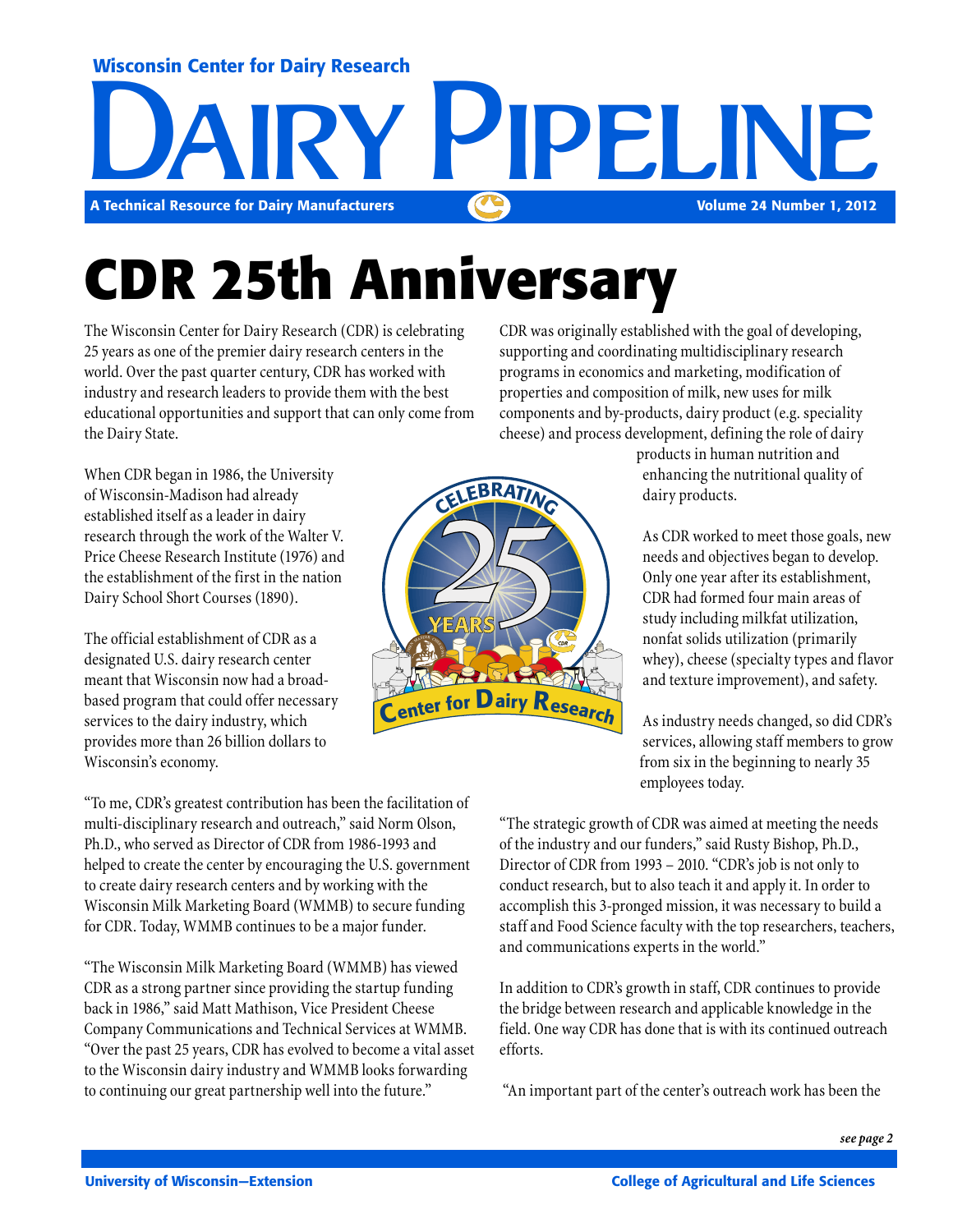

courses combined with the collaboration of Food Science faculty and CDR has had a major impact on the center's success."

Today, short courses allow industry personnel to attend trainings that provide hands-on research based education. To date, nearly 10,000 individuals have attended Dairy Short Courses that have been cosponsored by CDR.

"Short Courses really help people to see us as a resource," said Senior Scientist Mark Johnson Ph.D, who has been with CDR since the beginning. "When we started the center, we mostly did contracting and ingredient work, but now CDR has become an industry icon through our trouble shooting, research and education efforts."

In conjunction with the dairy short courses, CDR, the Food Science Department and WMMB also established the Master Cheesemaker ® Program in 1994 with the goal of providing advanced education to experienced cheesemakers. Jim Path, a retired CDR Specialty Cheese Outreach Coordinator originally suggested the program after traveling to Europe and observing their cheesemaker recognition programs. Upon his return, Bill Wendorff, Cathy Hart and Mike Dean joined forces to establish the program in Wisconsin. The program is the only one of its kind in the United States and offers those experienced cheesemakers who pass the extensive courses and training the opportunity to earn the Master's designation which includes the use of the WMMB developed Master's Mark on their products. The Master's Mark represents Wisconsin's "cream of the crop" dairy manufacturers.

"The Master Cheesemaker® Program has grown to be much more than I ever anticipated," said University of Wisconsin Food Science Professor Emeritus Bill Wendorff Ph.D, who has been collaborating with CDR for many years and was one of the masterminds behind the program. "I think the program really took off when companies began to see the outstanding quality of cheese coming from those individuals who had gone through the program."

While CDR's programs continue to expand, so does its research. In 2010 alone, CDR worked with over 100 companies as well as 30 organizations and regulatory agencies both nationally and internationally to provide cutting edge research and support. While research regarding cheese continues to be a major area of focus for CDR, research into dairy ingredients, cultured products and sensory services continues to increase as well.

"With the continued expansion of whey and dairy research, we see an increased number of companies and people who come to CDR for dairy expertise and expert problem solving," said Wendorff.

CDR works to support the growing demand for its dairy expertise, the 60 year old dairy plant in Babcock Hall, which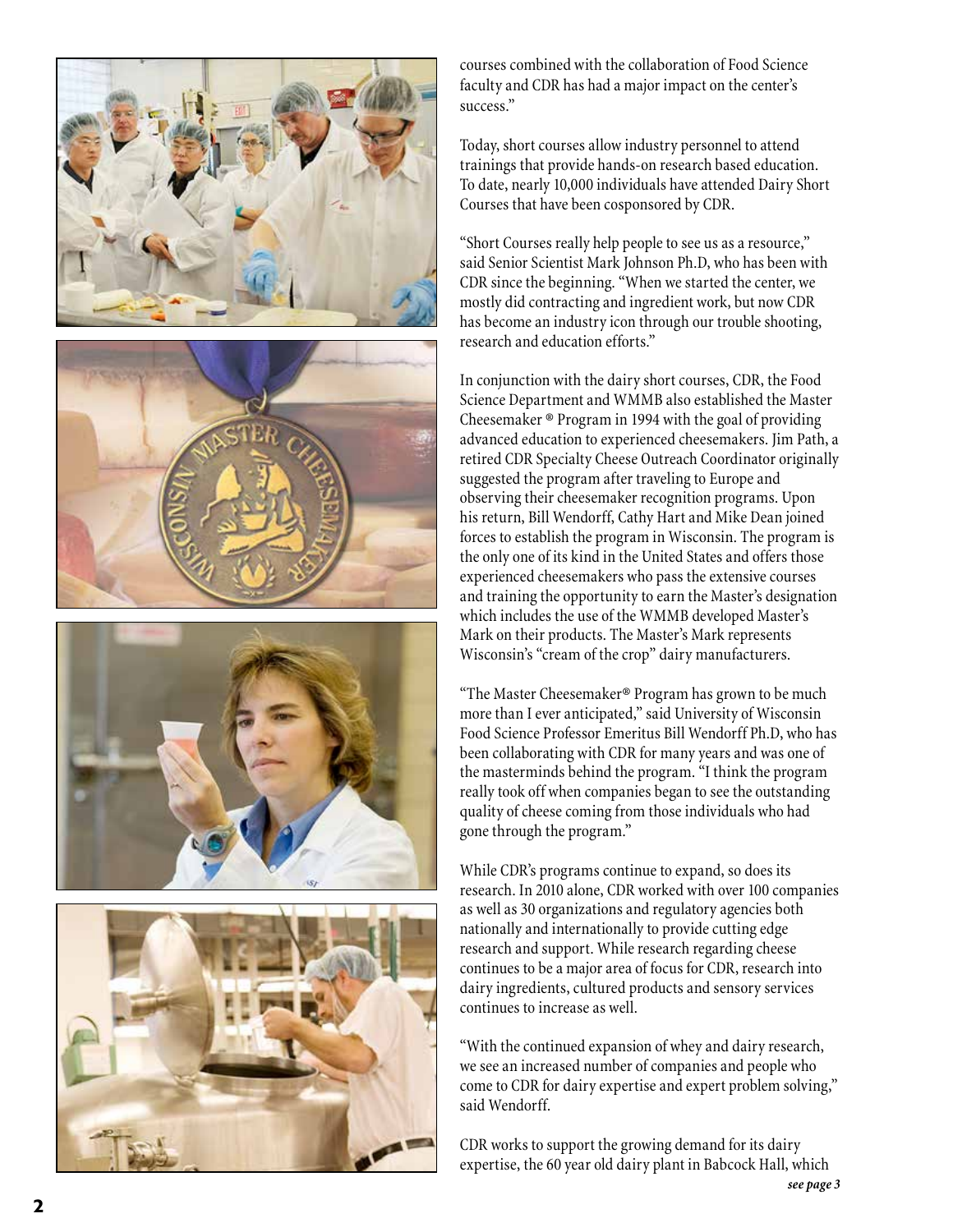is home to CDR, struggles to provide CDR staff and industry members with the modern and spacious facility that is needed to maintain CDR and Wisconsin as a world-class leader in the dairy industry.

So this year, as Babcock Hall celebrates 60 years of service and CDR celebrates it's 25th, CDR and Food Science have announced plans to build a world-class dairy research and education facility at Babcock Hall in order to pave the way for future advances in dairy product research. As part of the plan, the dairy industry will be asked to help raise half of the approximately \$32 million dollars needed to build the facility which will include a state-of-the-art dairy plant.

"Our vision for the future is to create a center of excellence within Babcock Hall to provide dairy education and research support to Wisconsin as well as the entire dairy industry," shares CDR Director and Food Science Professor John Lucey Ph.D. "This facility will train the next generation of dairy leaders and provide research support for the continuing growth in specialty cheese, protein ingredients, cultured products and nutritionally enhanced dairy components. We have the outstanding staff but our industry needs a world class facility to do training and research."

As the dairy industry looks towards the future, CDR will continue its work to support the industry and maintain its position as a unique location where industry can receive assistance from a passionate staff, including world-renowned scientists with over 250 years of combined industry experience.

"CDR has survived through some ups and downs and will continue to grow stronger," added Olson. "I think the best years for the center are yet to come."

#### For more information regarding the building project fund visit www.cdr.wisc.edu/building







*With the goal of building a worldclass dairy research center, the architectural renderings at left depict the 3-story addition which will be built on the west end of Babcock Hall. This area will include a modernized dairy plant as well as training and education facilities. The middle image illustrates what the training center could look like, with the bottom rendering showing the renovated dairy plant. The addition will have open spaces and flexibility to accommodate the future needs of the dairy industry in the areas of cultured products, mold and smear ripened cheeses, membrane filtration, and much more.*

*CDR Director and Food Science Professor John Lucey Ph.D.*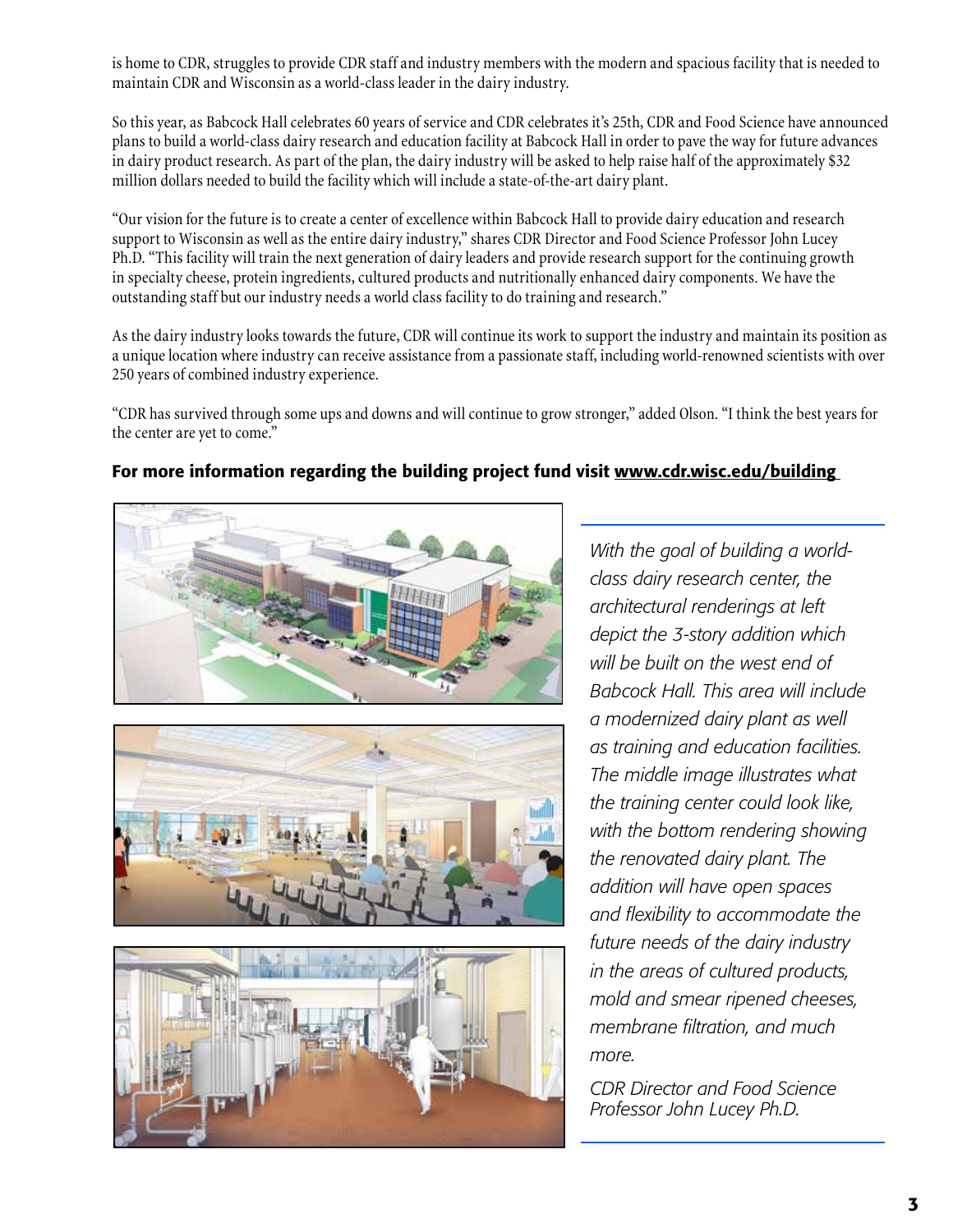### 2012 IDF Cheese Ripening *&* Technology Symposium

#### The Wisconsin Center for Dairy Research (CDR) and the United States National Committee of the International Dairy Federation (IDF) are proud to host the 2012 IDF Cheese Ripening and Technology Symposium, May 21-24, 2012 at the Monona Terrace in Madison, Wisconsin.

The three-day event, which will bring together over 350 of the world's leading cheese scientists and researchers from more than 30 countries, offers dairy industry members a chance to discover and discuss innovative technologies and scientific findings in relation to cheese. The 2012 symposium will also offer American cheesemakers and R&D staff a particularly unique opportunity as this is the first time the event will be held in the United States.

This year, the symposium will focus on Ripening and Flavor, Physical Properties and Performance, and Health and Wellness. Several sessions will be held each day to aid in the discussion and overall understanding of each topic. Eleven keynote speakers and 30 oral presentations will be given throughout the three-day event in addition to daily poster sessions. On Thursday, May 24 an optional technical tour will be offered for those interested in exploring the US dairy industry first hand; including a stop at CDR.

"Hosting the IDF Cheese Ripening and Technology Symposium in the U.S., and especially in Wisconsin, is a once in a generation opportunity," said Rusty Bishop, Chair of the U.S. Program Committee. "This is a chance to have our cheese industry and institutes gain exposure to the latest science from the best cheese scientists in the world."

"This is truly an industry effort," states Symposium Organizing Committee Chair Rani Govindasamy-Lucey, CDR. "We appreciate the sponsorship support from companies such as Chr Hansen, Schreiber Foods, Ecolab, Prolamina, Wisconsin Cheese Makers Association, and Wisconsin Milk Marketing Board. There are also several other companies who are finalizing their support. These partners are ensuring that we can do the best job possible show-casing the Wisconsin and US dairy industry to attendees."

The keynote speakers consisting of leading scientists and experts from five countries, are as follows:

#### Day 1: Ripening and Flavor Concepts of cheese ripening control: from science to practice *Keynote Speaker: Ross Holland, Fonterra Research Center (NZ)* Microbial ecology of cheese and flavor formation *Keynote Speaker: James L. Steele, Univ. Wisconsin-Madison (US)* Metabolic modeling of flavor formation *Keynote Speaker: Eddy Smid, Wageningen Univ. (NL)* Sensory and flavor optimization *Keynote Speaker: Wim Engels, NIZO Food Research (NL)* Day 2: Physical Properties/Performance Material science approach to development of cheese structure/texture *Keynote Speakers: Fred van de Velde, NIZO Food Research (NL) & Mark Auty, Teagasc, Moorepark Food Research Centre (IE)* Impact of biopolymers in cheese texture *Keynote Speaker: Tim Guinee, Teagasc, Moorepark Food Research Ctr. (IE)* Oral processing and sensory texture of cheese *Keynote Speaker: Allen Foegeding, North Carolina State Univ. (US)* Low fat/low sodium cheese (Joint Session – Physical Properties/Performance & Health and Wellness) *Keynote Speaker: Mark Johnson, Wisconsin Center for Dairy Research (US)* Day 3: Health and Wellness Influence of cheese on prevention of risk of disease *Keynote Speaker: Michael B. Zemel, Univ. of Tennessee – Knoxville (US)* Nutrigenomics and personalized food *Keynote Speaker: Guy Vergères, Agroscope Liebefeld-Posieux Research Station (CH)* Probiotics and prebiotics in cheese *Keynote Speaker: Todd Klaenhammer, North Carolina State Univ. (US)*

Register online at www.idfcheeseus2012.com, a discounted rate is being offered until March 1, 2012. Please note that attendance may be limited to the first 350 registered participants.

The program committee has finalized oral presentations. Call for Posters is open until March 1, 2012. For more information visit www.idfcheeseus2012.com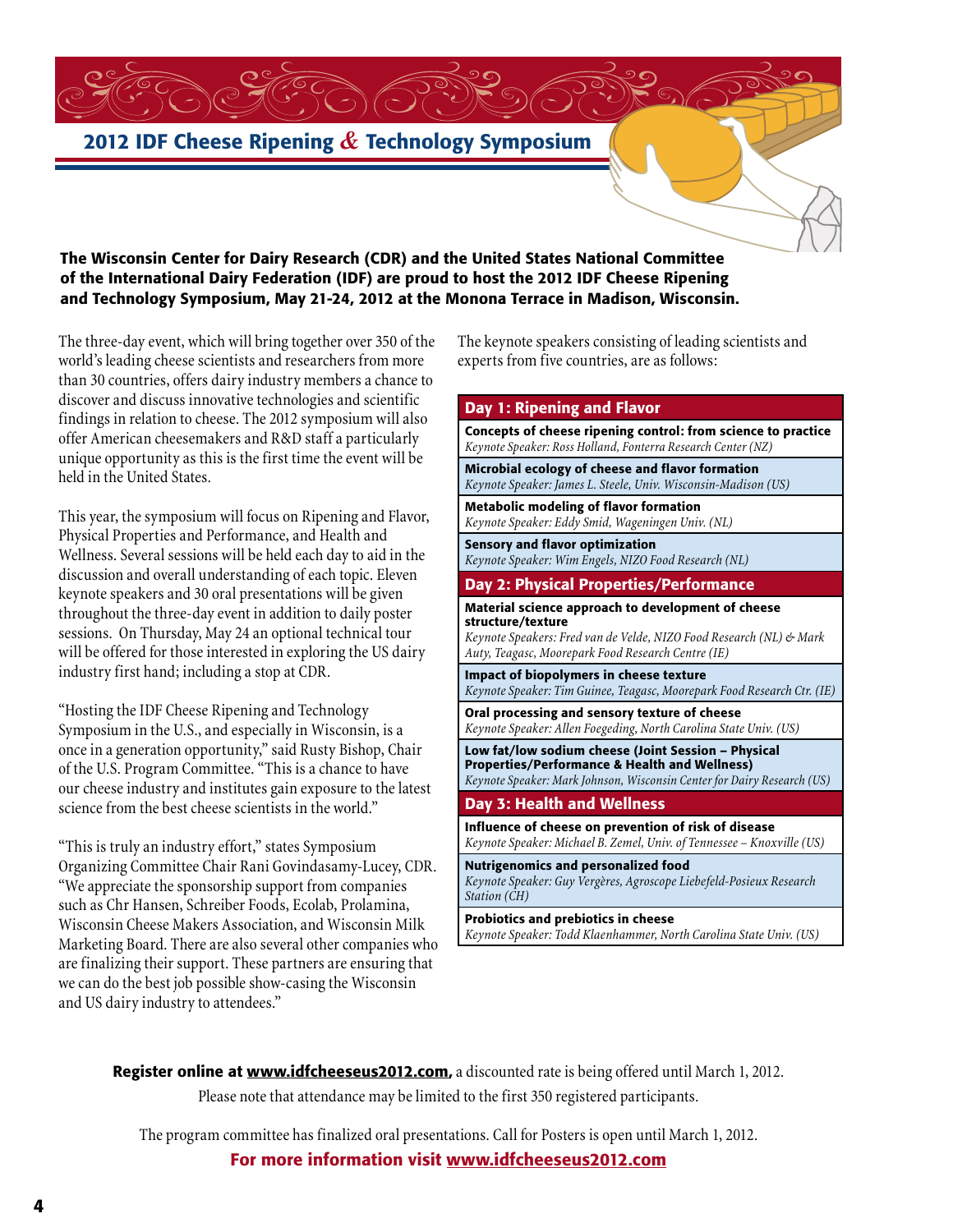### Research Update

*By Karen Paulus, CDR and F.X. Milani, Dept of Food Science*

Do you know the environmental impact of your product? Have you fielded questions from your customers? If you haven't, chances are that you will in the future. Retailers, major brands, and food service establishments are getting customer questions about the environmental impact of products from a glass of milk to a slice of cheese on a hamburger. And those questions will ascend the food chain to you, the manufacturer.

Consumers want to know if the products they buy have been produced in an environmentally sustainable way. But how do you quantify an environmental impact? Today's tool to measure environmental impact is a Life Cycle Assessment, or LCA. Concerns about energy resources and limitations on the supply of some raw materials influenced the early development of the LCA in the early 1960's; now in 2012 the tool has evolved to allow manufacturers to use this standardized method to measure the environmental impact of everything from apricots to zippers. Over the past decade experts have developed sophisticated computer programs that can handle analyzing detailed inputs for every product made. You may have seen carbon calculator applications on some websites.

The dairy industry now has the data to start answering questions about the environmental impact of producing cheese and whey. A recent report titled, Comprehensive Life Cycle Assessment for Cheese and Whey Products, sponsored by the Innovation Center for U.S. Dairy's Dairy Research Institute (DRI), describes a LCA for mozzarella, cheddar, and whey, both wet and dry. A typical LCA starts at the very beginning of the raw material, in this case feed production for the cows. A dairy LCA continues through milk production, transport, processing, distribution, retail, consumption, and disposal; in the lingo of LCA, "from cradle to grave."

This report is comprehensive. The author's note, "We have accounted for the entire supply chain of cheese consumption in the United States." They began by building a Life Cycle Inventory, gathering input and output data for each element of the system and for each process and product option. For example, they collected information detailing the percent of milk solids, the amount of cheddar, mozzarella, and other products produced as well

as the input of rennet, sodium chloride and the amount of energy used each year. The primary focus of the current study was on the processes controlled by cheese manufacturing plants. The cheese companies volunteered to complete a spreadsheet-based survey to incorporate data directly into a digital platform for the LCA. During 2010, data was collected on a total of seventeen processing plants, including ten cheddar plants, six mozzarella plants, and one whey processing plant. Based on total U.S. cheese production estimates of just over 10 billion pounds per year, the study surveyed 1.2 billion pounds of cheddar and .77 billion pounds of mozzarella, which represents 36 percent and 24 percent of the category production of each of those cheeses, respectively. A wide variety of plant sizes are represented with production ranging as small as 30 million pounds per year to around 300 million pounds per year. The average cheddar and mozzarella plant produced 120 and 130 million pounds per year of cheese, respectively.

People

Life cycle assessments need to include multiple dimensions, or indicators, of environmental impact and for this study the following nine were included: climate change, cumulative energy demand, freshwater depletion, marine eutrophication, photochemical oxidant formation like smog and ozone, freshwater eutrophication (mostly phosphorus), ecosystems (biodiversity), human toxicity and environmental toxicity (poisons).

The report, over 77 pages, is loaded with detail. The fact that cheese and whey are co-products but produced by different processes, complicates the LCA of dairy products. Thus, the authors developed an allocation procedure that fairly assigns the environmental impact of both cheese and whey. This was done by tracking the mass balance flow of milk solids through the plant,

using the van Slyke cheese yield equation for cheese and compositional nutrition information for whey. From the LCA, the calculated carbon footprint of cheddar and mozzarella cheese is approximately 8.3 and 7.4 pounds of CO $\!_2$  per pound of cheese consumed, respectively.

**Energy** 

**Water** 

 $(\mathbb{C}\mathbb{D})$ 

Plastics | Water

**R**<br>Transportaion

**Waste** 

**Biodiversity** 

Now that we know the carbon footprint of cheese, what can we do with it? Cheese manufacturers can benchmark their performances against this 2009 industry average calculated in the report. Then, they can verify and track changes and improvements. For example, carbon footprint has a companion; it is energy consumption. The fossil fuels, coal and gas, both huge carbon dioxide emitters, make up the vast majority of energy used around the world. Tracking your carbon footprint also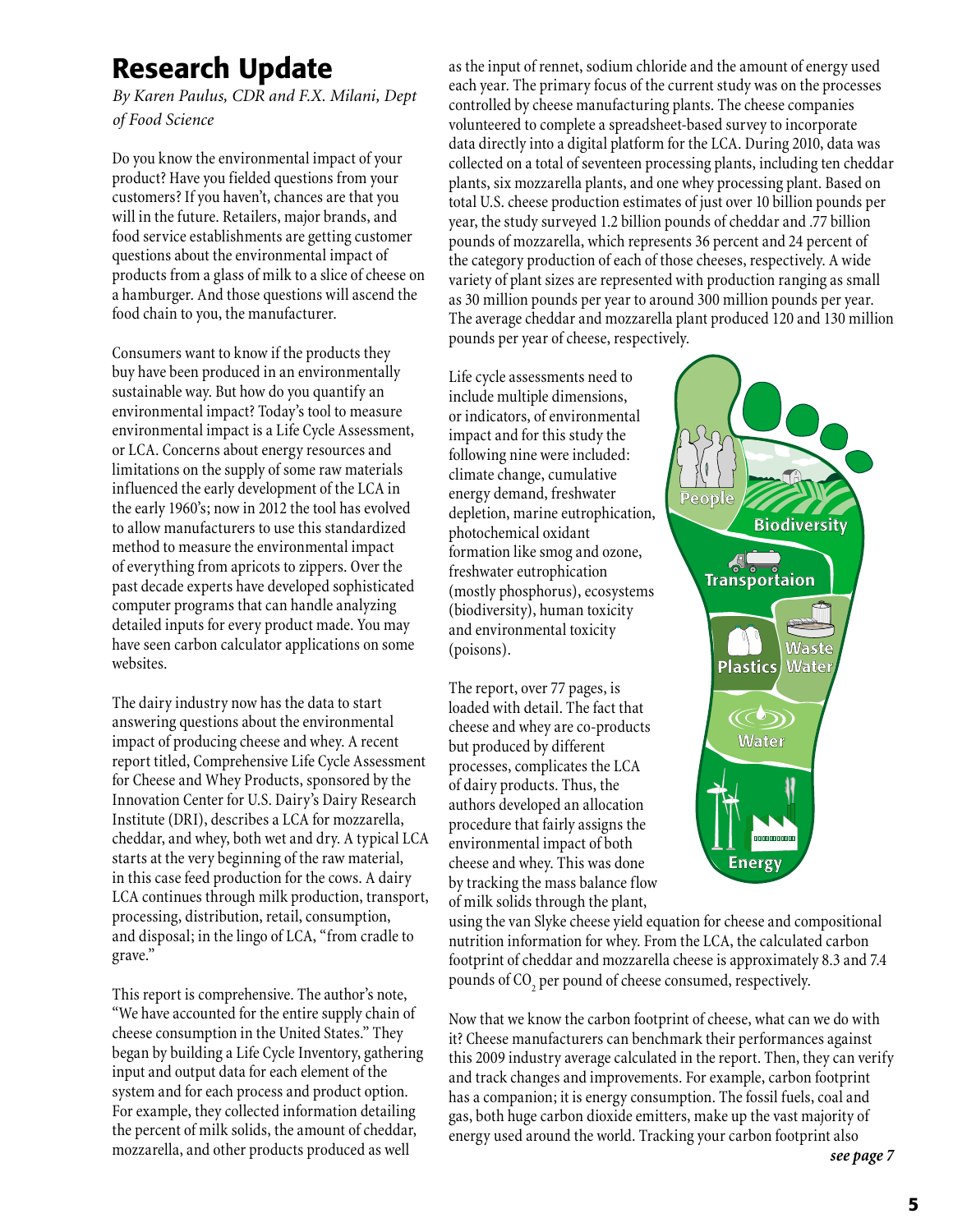### Round Table Discussion-Reduced Sodium Cheese

On December 1, 2011, the Wisconsin Center for Dairy Research (CDR), held its annual CDR Industry Team Research Forum in Madison, Wisconsin. Over 80 members of the dairy industry and CDR staff attended.

During the forum, attendees were asked to join in a round table discussion moderated by CDR Director John Lucey, focusing on the concerns, obstacles and future potential of lower or "reduced" sodium cheese. Mark Johnson Ph.D., Assistant Director and Senior Scientist at CDR, Kevin Sweeney, Corporate Vice President R&D and Technical Services at Saputo Cheese, USA and David McCoy Ph.D., Vice President, Product Research, Dairy Research Institute (DRI) led the round table discussion.

While many thoughts and opinions were expressed during the discussion, it became clear that industry and researchers have a similar set of concerns when it comes to the production and sale of low sodium cheese. Below, is a summary of the main points discussed during the round table. For a full review of the discussion, see the January 13 issue of Cheese Reporter.

#### Concerns Regarding Low Sodium Cheese:

#### **Concern: Growth of pathogens**

It is important to recognize that cheese is essentially a preserved product that has evolved over hundreds, if not thousands, of years to result in a product that can be consumed without making people sick and without rapidly spoiling. By modifying the salt content, we change the environment of the cheese, and now other microorganisms may grow which would not grow under normal salt conditions. This poses a potential safety risk for consumers and potential brand issues for the manufacturers.

#### **Concern: Altered Flavor and Quality variation**

Salt plays an important role in the flavor and texture of cheese. Over many years, specific salt conditions in moisture levels have been established for each cheese, which helps the cheese product to remain consistent in taste, texture and safety. When the salt content is altered, the manufacturer may lose his or her ability to maintain a consistent product.

#### **Concern: Loss of consumer confidence**

As one panelist said: Some consumers may try their first purchase of lower sodium cheese, but if you want that second sale, it comes down to taste and what the consumer wants. Cheese characteristically has a salty taste and salt is what the consumer expects. If you change the salt levels, then you change what consumers expect and that can change sales. The panel agreed, concluding that when it comes to consumers, "there is no such thing as better or worse, only different."

#### Functional Aspects of Salt in Cheese:

#### **Function: Cooling for brine salted cheese**

Consider this: If cheesemakers simply reduce the time cheese is left in brine in order to reduce its sodium level, then it would also result in cheese of a higher temperature which provides greater opportunity for undesirable bacteria to grow (compounded by the lower salt content).

#### **Function: Controls Moisture**

Consider this: Salt addition helps to expel moisture from curd. Unless counteracting measures are taken, a reduction in salt may result in higher moisture cheese that may have softer texture and reduced shelf-life.

*see page 7*

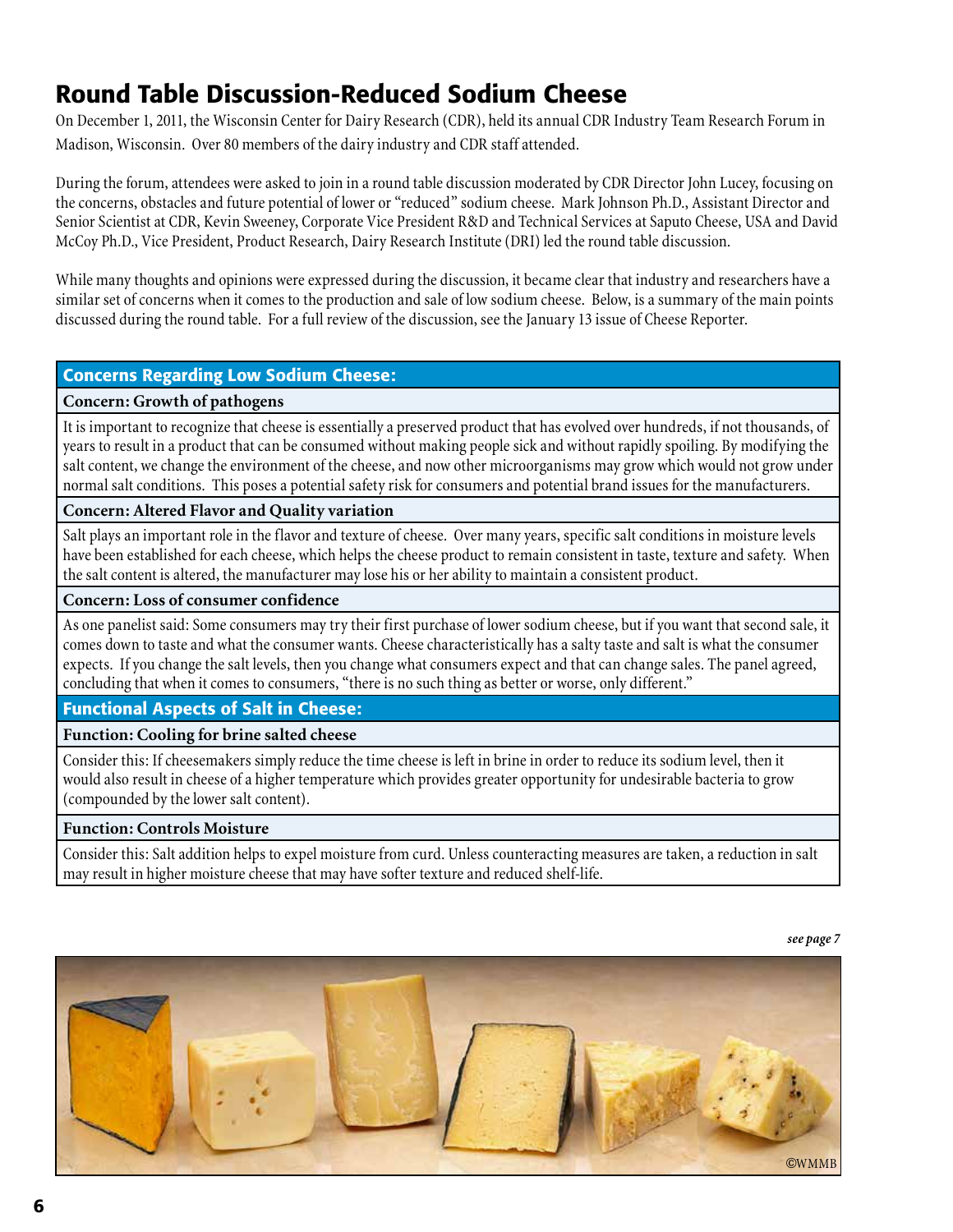#### Labeling Concerns And Definitions Regarding Sodium:

#### **Concern: Sodium content must be listed on a label**

While one method of sodium reduction is to use a reduced amount in production, other methods include using potassium chloride in place of sodium chloride or using another chemical to reduce sodium levels. The compounds must be listed on the label. In addition, it is important to consider that sodium replacements such as potassium can only replace about 20% of sodium before most consumers notice a distinctive unpleasant taste. In any case, labeling any additives becomes a necessary part of the sodium replacement process, which may be costly.

#### **Definition of Low vs. Reduced Sodium Cheese:**

The Food and Drug Administration (FDA) sets strict rules regarding the labeling of products containing additives and sets limits for products looking to be labeled as "low-sodium." Technically low sodium cheese must be 280 mg sodium / 100 grams or less.

The term lower sodium has no legal definition; it just means lower than the typical sodium content in that type of cheese, but there is considerable commercial variation in the sodium levels for cheeses such as Cheddar and processed cheese.

#### Is There A Future For Low Sodium Cheese?

- $\bullet$  The Asian market provides a great opportunity for the export of lower sodium cheeses as they demand cheese containing less than one percent salt.
- $\bullet$  It is also important to emphasize to consumers that Swiss and Fresh mozzarella are two existing low sodium options that are already on the market.
- $\bullet$  Also, sodium reductions of up to 25% have already been successfully achieved in Cheddar.

In the end, it is important to remember that cheese is a living product; one which comes in many varieties and one which, even after thousands of years, we are still working to perfect and understand. In keeping with our goal to keep consumers safe and educated, it is time to take a step back and carefully look at the risk/benefit of low sodium cheese before moving forward and potentially damaging the good name of the industry and harming consumers in the process.

*It is important to recognize that cheese is essentially a preserved product that has evolved over hundreds, if not thousands, of years to result in a product that can be consumed without making people sick and without rapidly spoiling.*



#### Research Update Continued from page 5

allows you to track your energy consumption. Since the study contains stratified and detailed information throughout many of the processes in the dairy manufacturing plant and associated food chain, plant operators can use this information to reduce energy consumption, which can shrink a carbon footprint and save money. Likewise, a review of water usage and wastewater streams can reduce your water footprint and may also save you money.

For a complete copy of the report go to: http://www.usdairy.com/Pages/Home.aspx For more information about the dairy industry and green house gases, see the Dairy Pipeline, Vol. 22, No. 2

*F.X. Milani, Assistant Professor at UW–Madison, collected data at cheese plants, analyzed surveys and is one of the authors of Comprehensive Life Cycle Assessment for Cheese and Whey Products. Contact F.X. Milani at (608) 890-2640 or milani@wisc.edu for more information*.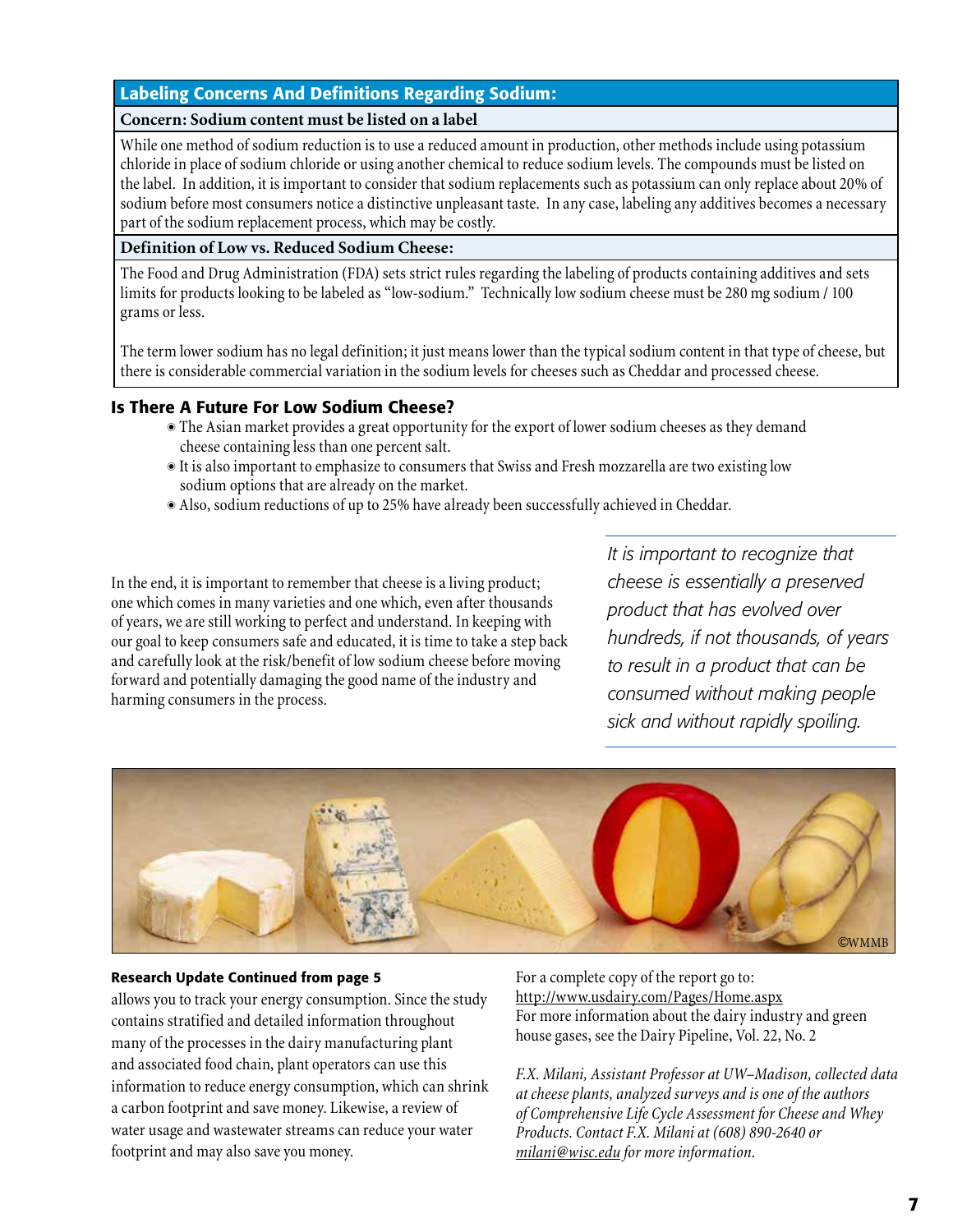## Curd Clinic

*Clinic Doctors: Mark Johnson Ph.D, Dean Sommer and Bill Wendorff Ph.D*

Question: How can I limit yeast and mold surface contamination of cheese?

Answer: Yeast and mold contamination is a common problem in cheeses, especially those that are not immediately vacuum packaged the day of manufacture. While the simple solution to controlling surface contamination is to maintain a sanitary working environment, there are often other factors to consider. In dealing with surface contamination of cheese there are two important things to remember. First, yeast and mold are two different microbes and must, therefore, be dealt with differently. Secondly, controlling surface contamination of a brined cheese that is then vacuum packaged like mozzarella, Muenster or perhaps Feta differs greatly from controlling surface contamination on smear ripened (Limburger; Gruyere, smeared Brick), bloomy rinded (Brie; Blue), or cave aged cheeses.

#### Understanding Yeast:

Yeasts are single-celled organisms that reproduce asexually by budding. They generally grow best between 25 and 30 degrees Fahrenheit but can also grow at or below 32 degrees Celsius. Unlike mold, which absolutely needs the presence of oxygen to grow, yeast can tolerate and grow in very low oxygen concentration conditions, including in modified atmosphere packaging (MAP) found with shredded cheese, or even 20 pound slabs of vacuum packaged mozzarella. Halophilic yeasts are of most concern in the case of cheese, as they grow well even in high concentrations of salt found in brines. Yeasts also thrive in acid conditions especially those containing high levels of sugar (lactose). Therefore, they can present a major problem wherever whey is found. While some yeasts are important in the ripening of certain cheeses, yeast contamination in other cheeses can cause many negative effects including the production of gas and off-flavor in cheeses.

#### Locating And Controlling Yeast Contamination:

If your plant is experiencing yeast problems, the first place to look is your brine. Yeasts thrive under salty conditions, making brine a potential breeding ground. To keep yeast contamination at bay, monitor your brine for yeast counts on a regular basis. Ultrafiltration (UF) membrane systems easily remove yeast from the brine, but care must be taken to keep the brine tank sides, frames and general brine areas clean as well. Also, clean up any spills and regularly check underneath raised tanks for organic matter.

Other ways to control yeast counts include adding the correct concentration of natamycin to the brine, regular pasteurization of brine, and adding chlorine to brine. It is important to note that while the addition of chlorine is effective, is not recommended as it can lead to serious off flavors in the cheese and is questionable from a regulatory approval standpoint.

Keeping your manufacturing environment as clean as possible is also critical to yeast control. Supply air into the plant should be filtered if possible; either a 95% efficient filtering system or even a hepa filter system should be used. Good flow of filtered, low humidity air through the plant will keep the environment dry and less prone to yeast growth and contamination. A dry floor program is an effective way to limit yeast and mold contamination in a plant (as well as limiting pathogenic bacteria and bacteriophage). Keeping the plant floor free of cardboard, wood pallets and other harborages will also help control yeast counts. Proper handling of cheese is important as well. Fines from the fines saver should not be incorporated into the regular cheese production. If it is necessary to use the fines in production, they should be routinely monitored for yeast counts. Use of rework is discouraged as this is a notorious source of yeast contamination.



Cleaning and sanitation practices of equipment and the plant environment are critical in controlling counts. When cleaning, be sure to use the proper products. Quaternary ammonium is excellent for sanitizing floors, drains, sinks and walls and other non-product contact surfaces. These cleaners, however, should never be used on product contact surfaces since their residual long lasting killing power will kill starter organisms and inhibit cheese fermentation. Chlorine based products work well for product contact surfaces. Extra diligence is required for non stainless product contact surfaces such as rubber or plastic belts as these surfaces often develop tiny cracks that harbor yeast cells. Keep in mind that acid based sanitizers do not work well as mold and yeast thrive in acidic conditions.

#### Understanding Mold:

Molds are aerobic many-celled filamentous fungi, which tend to have a fuzzy appearance and come in many color varieties. It is important to mention that black mold is particularly dangerous as they may produce aflatoxin which are toxic and carcinogenic. Molds can grow easily in both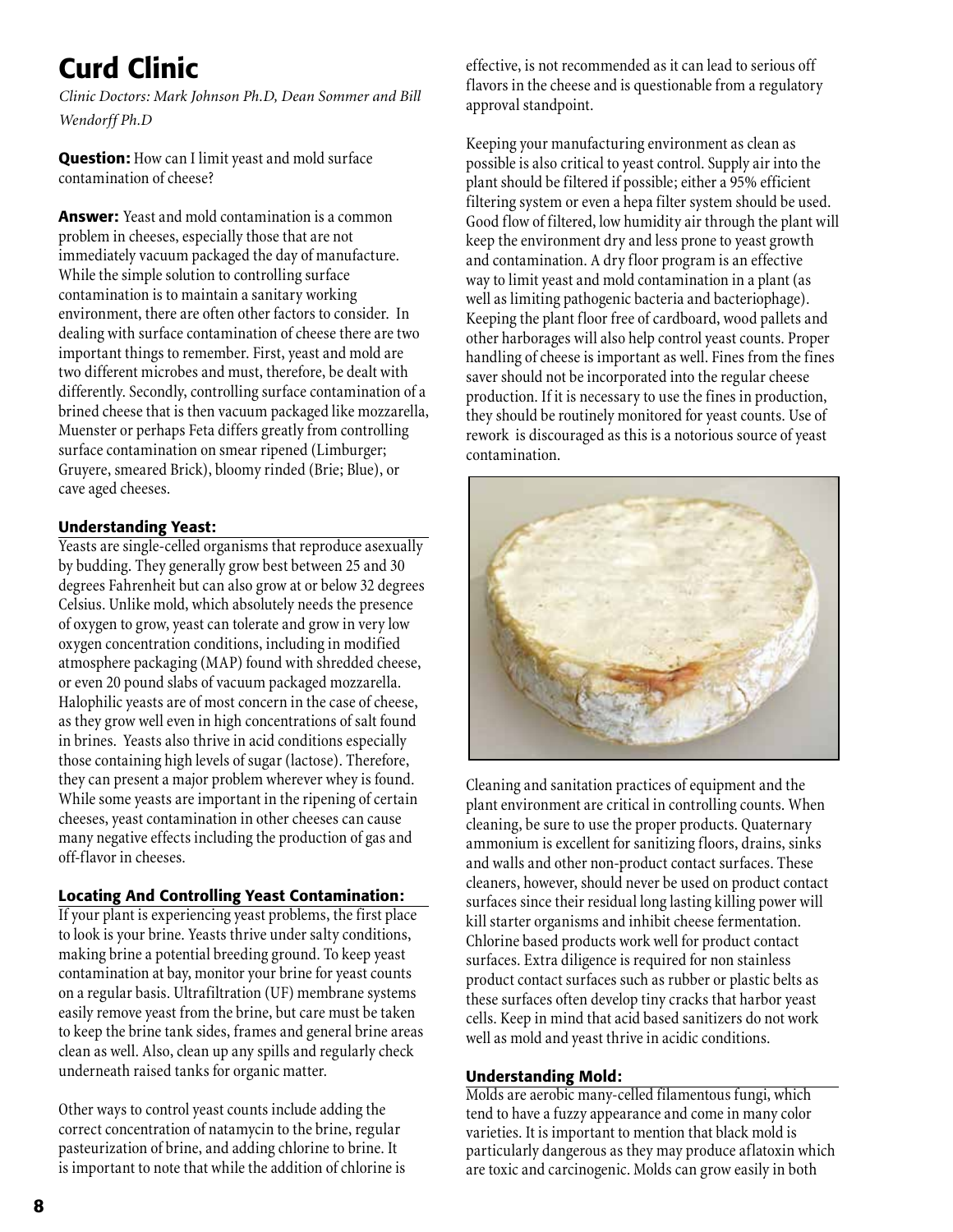very acidic and very basic conditions, but often favor acidic conditions. Molds reproduce through spores, which become airborne and quickly spread throughout the plant.

#### Locating and Controlling Mold Contamination:

Air quality is one of the most important factors in maintaining a clean and mold free environment. Mold spores can easily enter your plant through windows, doors, on clothing and through unfiltered air vents. Similar to yeast control, ideally a plant should have an air filtering system in place. If this is not possible, it is important to take alternative control measures. This may include, putting up a plastic curtains between doors and the brining room or checking windows and doors or air intake fans to be sure that they are not located near trash dumpsters, dusty areas or other sources of contamination. It is also wise to locate air intakes upwind of spray irrigation fields, treatment plants and dairy processing facilities. Use of slowly dissolving iodine or other sanitizer rings in condenser pans in cooler units is also an important mold control measure. Also, attempt to minimize condensation on ceilings and walls as this moisture can lead to mold growth. Be especially careful to watch cold air vents for contamination.



In the case of mold, it is nearly impossible to keep all varieties off the surface of your cheese. The commonly allowed contaminant level for yeast and mold in a brined cheese such as mozzarella is less than 100 CFU/g while vacuum packed cheeses such as 40 pound blocks of cheddar or Colby often have specifications of less than 10 CFU/g.

Sanitation is again key in limiting mold contamination. Similar to yeast control, use of Quaternary ammonium sanitizers on non product contact environmental surfaces, use of natamycin in correct concentrations in brines or as a surface application on cheeses, and using chlorine based sanitizers on product contact surfaces are among the best for limiting mold contamination.

As an added preventative measure against mold spore contamination in your plant, consider changing clothes before entering the facility. Spores from fields, processing facilities and other locations may be on your clothing so changing before entering the facility or at least putting on a protective coat or other gear can help to limit mold contamination in the facility.

#### Special Cheeses Considerations:

Smeared, bloomy rinded, and cave aged cheeses present special challenges when it comes to yeast and mold control. In all of these cheese varieties the growth of the correct yeast and or mold strains is necessary and desirable for the manufacture of a good quality cheese. The key is to get proper growth of the correct strains of yeast or mold for the variety in question while preventing the growth of undesirable strains. Some general principles will help tip the balance of success in your favor. Again, scrupulous sanitation practices are key, especially keeping undesirable strains of yeast and mold out of your manufacturing and curing rooms. The concept of overwhelming competitive inhibition is also key. Generally, you want the correct strains of yeast and or mold to grow quickly and in overwhelming numbers to preclude the growth of any contaminant strains. If your desirable strains of yeast or mold are slow to grow, they will leave an opportunity for undesirable strains to take over and contaminate the cheese. This method requires an attention to detail in first achieving the correct moisture and pH conditions in your cheese and then maintaining the correct humidity and temperature conditions present in your curing rooms to maximize growth of desirable strains. For smeared cheeses, protecting the smear from contamination is most important.

#### Overall Control:

In all cases, brined or ripened, yeast or mold, it is important to take preventative measures to limit contamination of products. If, however, you are already experiencing yeast and mold issues, know that regardless of the species of contamination, a deep and thorough cleaning of your plant is necessary. Take the time to observe your cheese on a regular basis and take stock when something begins to grow or you notice something odd. Remember, no matter the size of your facility or the variety of cheese you produce, sanitation standards are key to keeping your product safe and saleable.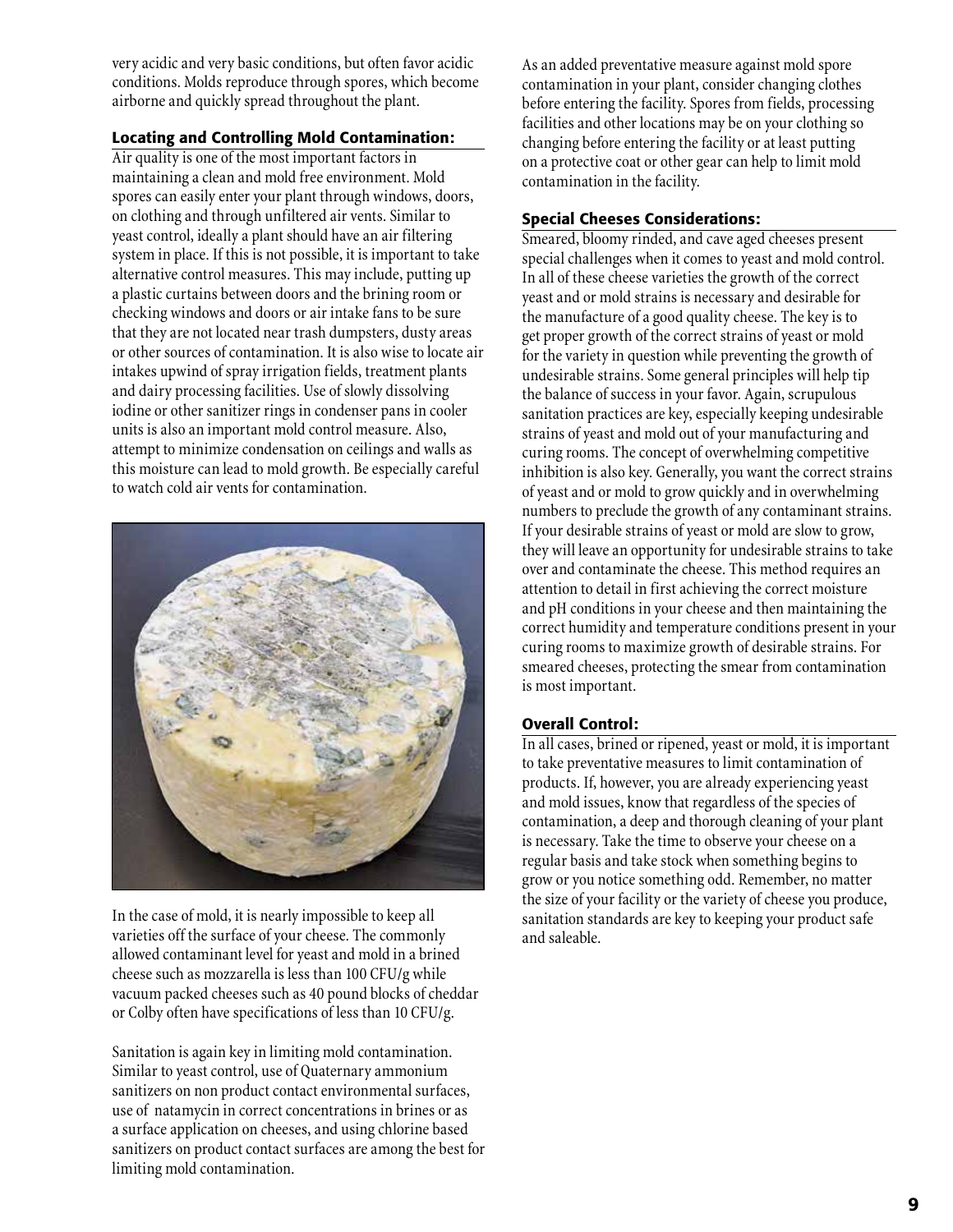### News from CDR

**The new Babcock Hall/CDR Dairy Facility project** continues to progress; the UW-Madison Campus Planning Committee (CPC) recently ranked it among the top three projects at the Madison. This means our project will now move up through the University System before reaching the state level for approval. Obtaining this high ranking is good news and we are confident and ready to forge ahead. See Page 3

**Discover Wisconsin** spent a day filming at CDR as part of a story about the "Anatomy of a Pizza." And what holds the whole pizza together better than cheese! Watch for Dean Sommer and John Jaeggi to appear on your television screen sometime this Spring (March 3).



#### 2012 International Cheese Technology Expo



Mark your calendars for April 10-12, 2012 and be sure to visit CDR at the International Cheese Technology Expo (ICTE), to be held at the Frontier Airlines Center in Milwaukee. Co-hosted by CDR and the Wisconsin Cheese Makers Association, cheese manufacturers and suppliers from around the world attend this 2 1/2 day combination of morning seminars, afternoon Technology Expo, and the World Champion Cheese Contest auction and awards banquet. Be sure to attend CDR's technical session, "Cheese...Today's Challenges and Tomorrow's Opportunities" on Wednesday, April 11, when we'll focus on the challenges of yeasts and molds; how to get back to the basics regarding factors affecting body, texture and flavor of cheese making; and once you've made your cheese, how do you capture the value of whey. After the break, we'll change gears and focus on the opportunities. We've partnered with the Innovation Center for US Dairy to share with you the impact of the new school lunch program on cheese, followed by their new report on the Future of Dairy and Cheese Research. And don't forget to stop by our booth, #729, during the Technology Expo...it's the perfect place to meet up with CDR staff to ask follow up questions and see what's new at the Center. ICTE...if you're in the cheese business, it's the place to be April 10-12, 2012 in Milwaukee.

#### New Editor at CDR

In late November, Rebekah (Bekah) Gillespie joined the CDR staff as a communications specialist/editor. Bekah has a Life Sciences Communication degree from UW-Madison with an

emphasis in business. Previously, she worked as a science writer for UW Health Marketing and Public Affairs and she was also the author of the Go Red for Women newsletter and a coordinator for Dottie the Donor Dot. Bekah will be responsible for CDR's newsletters, technical bulletins, website content, and will assist



with presentations and general communications efforts. Tim Hogensen, CDR's graphic designer will design and layout the Pipeline.

#### Farewell

Sometimes you notice that time has passed when you run into a kid you haven't seen for a while; it seems like they grew up when you had your back turned. For me, the Dairy Pipeline

marks the passage of time. When I started working at CDR in 1993, I put together Volume 5, No. 2, highlighting an article written by the "new" director, Rusty Bishop. And, now, this latest newsletter, Volume 23, No. 3 is the last one for me. (I am moving on to pursue other projects.)



Where did the time go! I sure have learned a lot about cheese, yogurt and whey as well as the entire dairy industry. I also met a lot of really nice, hard-working, and fun people. And, so far, I haven't tasted a cheese that I didn't like. Thanks for being loyal readers and thanks to everyone at CDR: my coworkers who turned into friends.

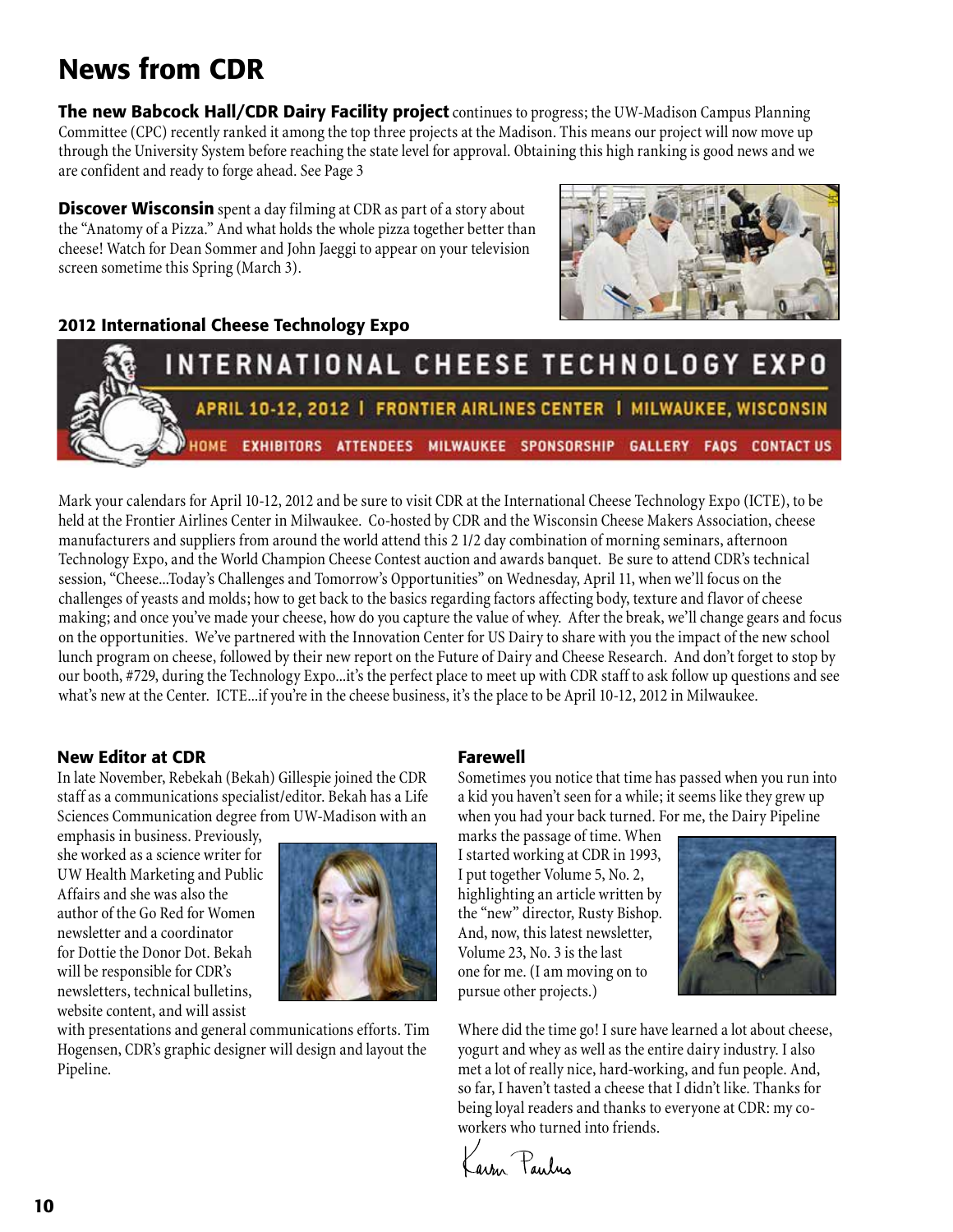#### Jaeggi, Jimenez-Maroto and Bradley to serve as World Cheese Contest Judges

Forty cheese experts from around the world will convene to choose the World Champion Cheese at the 2012 World Championship Cheese Contest to be held March 5 – 7, 2012 at the Monona Terrace Convention Center in Madison, Wisconsin. CDR staff John Jaeggi, coordinator, Cheese Applications Program; and Luis Jimenez-Maroto, sensory coordinator; are both serving as judges along with Dr. Bob Bradley, professor emeritus, UW-Madison Food Science department. This year's international team will hail from 17 nations and 10 U.S. states, including Argentina, Australia, Canada, Croatia, Denmark, France, Germany, Ireland, Italy, New Zealand, Mexico, Portugal, The Netherlands, Russia, South Africa, Switzerland, and the United Kingdom.

"The Contest Judge Selection Committee carefully reviewed many prospective judges to arrive at a well-qualified team. This year's panel represents a wide range of expertise as well as an excellent international presence," said Chief Judge Robert Aschebrock.

Contest officials anticipate more than 2,500 entries from around the world for this 29th biennial competition.

#### Follow us on Twitter

CDR is excited to announce that we have a Twiter account @WICDR. Follow us to learn more about short courses, upcoming milestones and events, research updates and the latest news.



Follow us on twitter @WICDR



# Sign up for the Pipeline Newsletter

Phone, fax or e-mail your mailing information. Have a change of address? Please help us keep our mailing list current!

#### The Dairy Pipeline

Center for Dairy Research 1605 Linden Dr. Madison, WI 53706 phone: 608/262-8015 fax: 608/262-1578 subscribe\_pipeline@cdr.wisc.edu

|  | $\Box$ Change $\Box$ Add $\Box$ Remove |  |
|--|----------------------------------------|--|

# Sign up for the electronic version of the Pipeline @ subscribe\_pipeline@cdr.wisc.edu